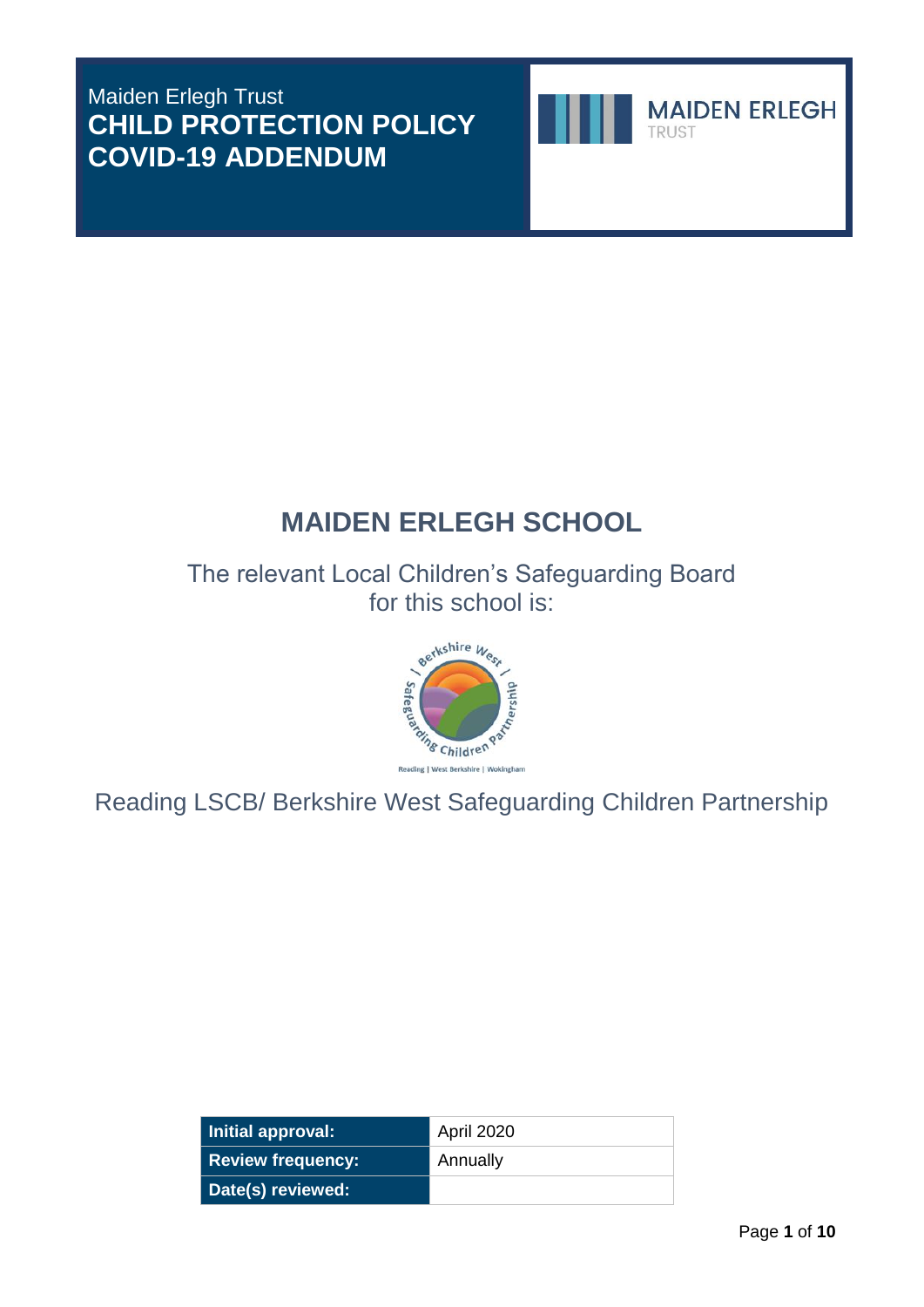## **Berkshire West Model COVID-19 school closure arrangements for Safeguarding and Child Protection**

**Model Policy for Community, Voluntary Controlled, Community Special, Maintained Schools, Academies and Pupil Referral Units**

## **Document Control**

| <b>Document Ref:</b> | Model Covid 19<br>Safeguarding<br>arrangements | <b>Date Modified</b> | 02/04/2020                    |
|----------------------|------------------------------------------------|----------------------|-------------------------------|
| <b>Version:</b><br>2 |                                                |                      | Date Created: 30th March 2020 |
| <b>Revision due</b>  |                                                |                      |                               |
| Author:              | Joan Ball<br><b>West Berkshire Council</b>     |                      |                               |

#### **Change History**

| <b>Version</b> | <b>Date</b> | <b>Description</b>                | <b>Change ID</b> |
|----------------|-------------|-----------------------------------|------------------|
|                | March 2020  | Created                           | <b>JB</b>        |
| 2              | 02/04/2020  | Modified for Maiden Erlegh School | <b>BD</b>        |
|                |             |                                   |                  |
|                |             |                                   |                  |
|                |             |                                   |                  |
|                |             |                                   |                  |
|                |             |                                   |                  |
|                |             |                                   |                  |

| <b>Headteacher</b>                              | Sign<br>Date: | & |                   | 03.04.20 |
|-------------------------------------------------|---------------|---|-------------------|----------|
| Chair<br><b>of</b><br>Governing<br><b>Board</b> | Sign<br>Date: | & | Mr I Chechi-Nawaz | 03.04.20 |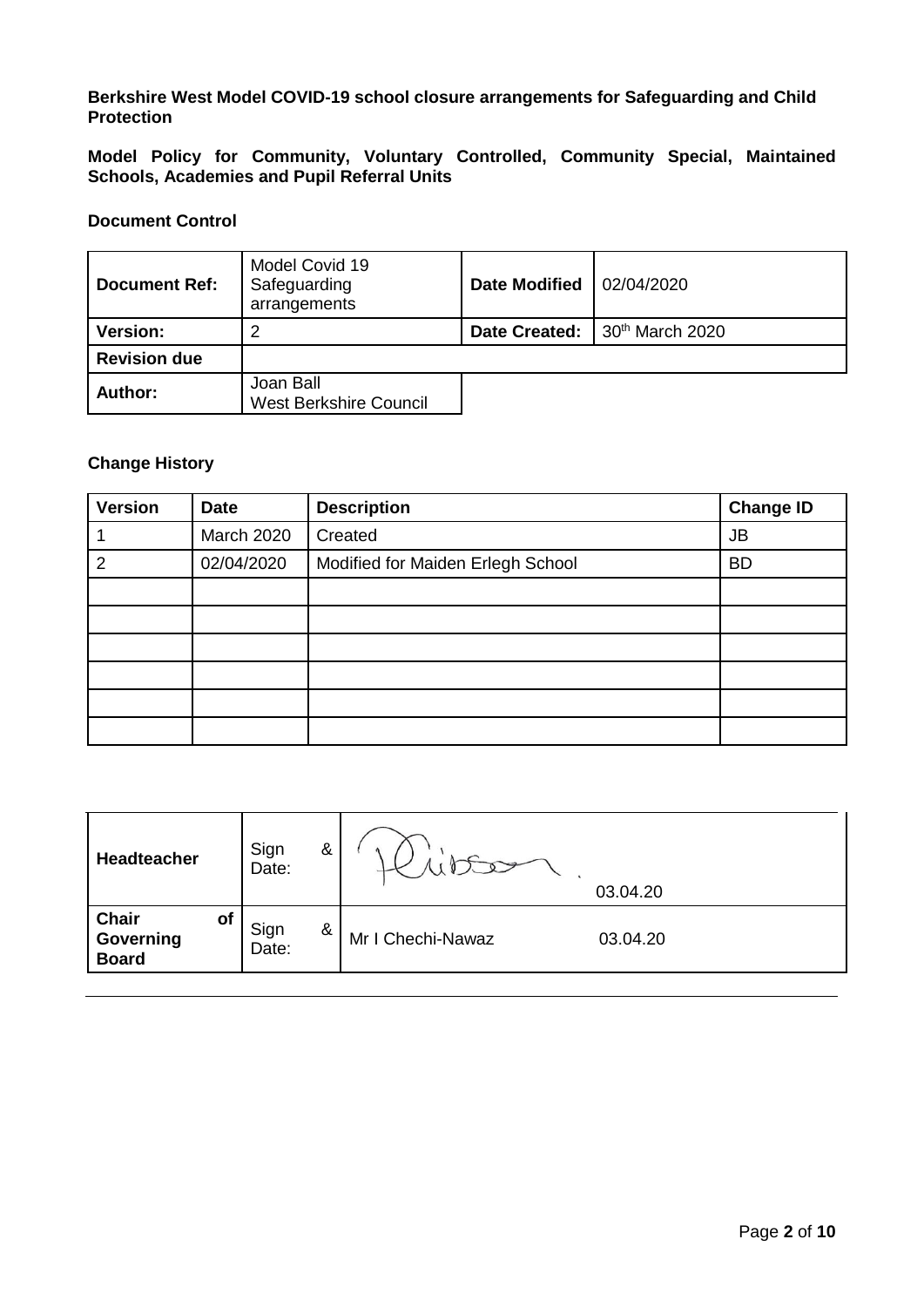## **Contents**

 $\ddot{\phantom{a}}$ 

This addendum of the Maiden Erlegh School Safeguarding, and Child Protection policy contains details of our individual safeguarding arrangements in the following areas: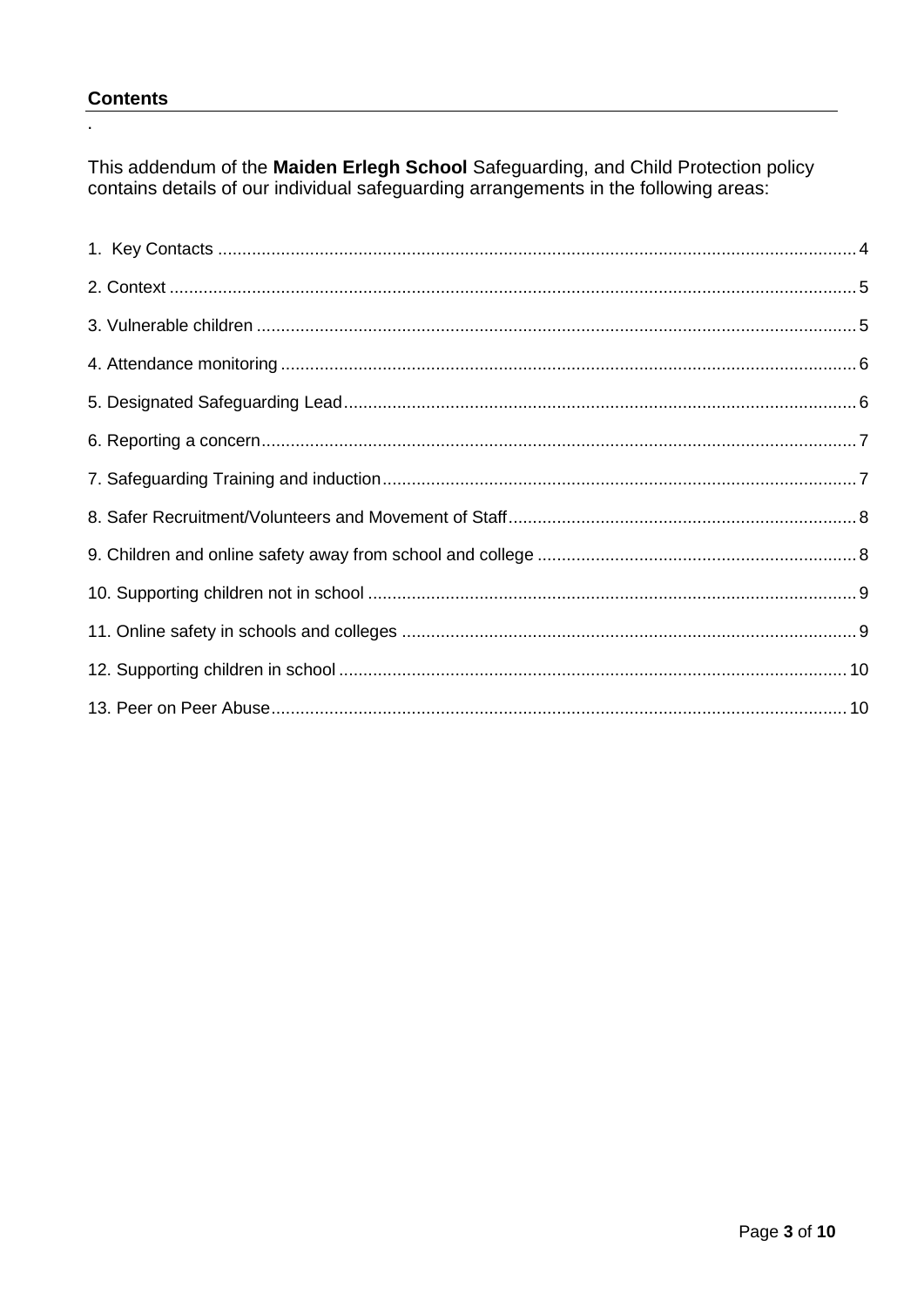## <span id="page-3-0"></span>1. **Key Contacts**

## Key Contact list for Safeguarding in **Maiden Erlegh School and the 'Pop Up' School at Maiden Erlegh School in Reading**

|                                                                                           | Name                 | Email                                    |
|-------------------------------------------------------------------------------------------|----------------------|------------------------------------------|
| Designated<br>Safeuarding Lead<br>(Pop Up School @<br>Miaden Erlegh<br>School in Reading) | <b>Alison Walker</b> | dois@maidenerleghtrust.org               |
| Designated<br>Safeguarding Lead<br>(Maiden Erlegh<br>School)                              | Stephanie Bendall    | messafeguarding@maidenerleghschool.co.uk |
| Deputy Designated<br>Safeguarding Lead<br>(Maiden Erlegh<br>School)                       | Sarah Beckett        |                                          |
| Deputy Designated<br>Safeguarding Lead<br>(Maiden Erlegh<br>School)                       | Jo Bhadye            |                                          |
| <b>Deputy Designated</b><br>Safeguarding Lead<br>(Maiden Erlegh<br>School)                | <b>Ben Garner</b>    |                                          |
| Safeguarding<br>Governor<br>(Maiden Erlegh<br>School)                                     | Jo Horsburgh         |                                          |

## **Key Contacts within the Local Authority**

**Pan Berkshire Safeguarding Procedures[:http://berks.proceduresonline.com/](http://berks.proceduresonline.com/)**

|                                                          | Name                         | Address                                                                                                                             | Telephone<br>contact                                                                                                                | Email                                                      |
|----------------------------------------------------------|------------------------------|-------------------------------------------------------------------------------------------------------------------------------------|-------------------------------------------------------------------------------------------------------------------------------------|------------------------------------------------------------|
| Contact, Advice<br>& Assessment<br>Service (CAAS)        | <b>Duty Social</b><br>worker | Duty, Triage &<br><b>Assessment Team</b><br><b>Council Offices</b><br>Shute End<br>Wokingham<br><b>Berkshire</b><br><b>RG40 1BN</b> | Contact:<br>0118 908 8002<br>or Emergency<br>Duty Team<br>(outside of office<br>hours) Tel:<br>01344 786543<br>Fax: 01344<br>786535 | triage@wokingh<br>am.gov.uk                                |
| <b>Prevent Officer</b><br><b>Thames Valley</b><br>Police | <b>Prevent officer</b>       | <b>Reading Police</b><br>Station<br><b>Castle Street</b><br>Reading RG1 7TH                                                         | 07788 307 178                                                                                                                       | <b>Preventreferrals</b><br>@thamesvalley.<br>pnn.police.uk |
| Community<br>Safety<br>Martnership                       | Narinder Brar                | <b>Council Offices</b><br>Wokingham<br><b>Berkshire</b>                                                                             | 07979255308                                                                                                                         | Narinder.brar@<br>wokingham.gov.<br>uk                     |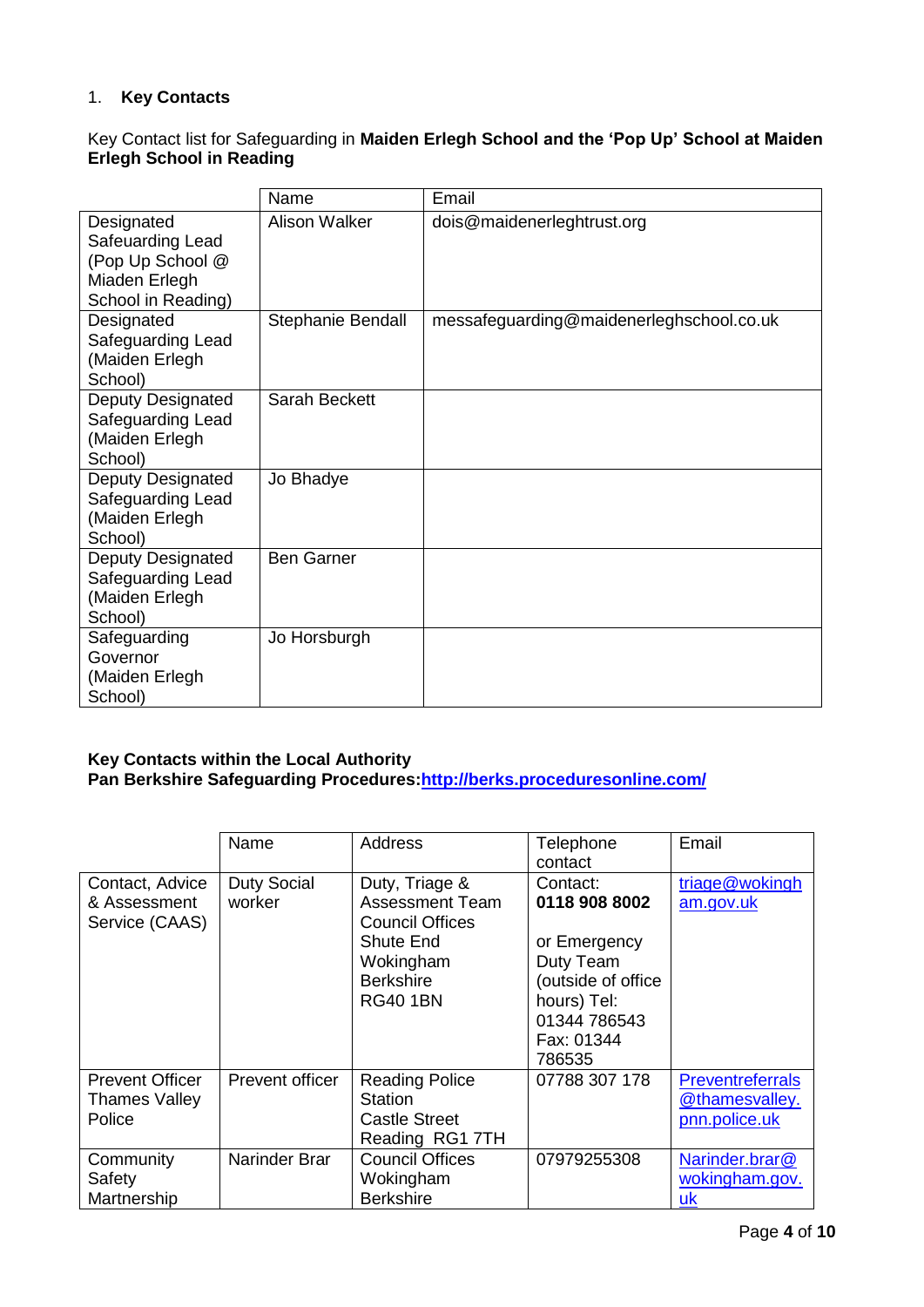| Manager and<br><b>PREVENT</b><br>Lead, WBC                                                        |                                     | <b>RG40 1BN</b>                                                                                |                                                               |                                                                                               |
|---------------------------------------------------------------------------------------------------|-------------------------------------|------------------------------------------------------------------------------------------------|---------------------------------------------------------------|-----------------------------------------------------------------------------------------------|
| Service<br><b>Manager Early</b><br>Years                                                          | <b>Avril Allenby</b>                | <b>Council Offices</b><br><b>Shute End</b><br>Wokingham<br><b>Berkshire</b><br><b>RG40 1BN</b> | 0118 908 8260<br>07415 738992<br>0118 90 88418<br>07789921635 | Emma.slaughter<br>@wokingham.g<br>ov.uk<br>Cindy.fincham@<br>wokingham.gov.<br><b>uk</b>      |
| <b>Local Authority</b><br>Designated<br>Officer<br>(LADO)                                         | Rene Baron                          | <b>Council Offices</b><br><b>Shute End</b><br>Wokingham<br><b>Berkshire</b><br><b>RG40 1BN</b> | 0118 974 6141                                                 | LADO@woking<br>ham.gov.uk                                                                     |
| Principal<br>Education<br>Welfare Officer,                                                        | Melissa Perry                       | Alder Grove Cof E<br><b>Primary School</b><br>Alder Grove<br>Shinfield<br>RG2 9RA              | 0118 908 8095<br>07818455624                                  | Melissa.Perry@<br>wokingham.gov.<br>uk                                                        |
| <b>Virtual Scool</b><br>Headteacher                                                               | Pat Finegan                         | <b>Council Offices</b><br><b>Shute End</b><br>Wokingham<br><b>Berkshire</b><br><b>RG40 1BN</b> | 07739800207                                                   | Patrick.Finegan<br>@wokingham.g<br>ov.uk                                                      |
| <b>Berkshire West</b><br>Safeguarding<br>Partnership<br>Operational<br><b>Business</b><br>Manager | <b>Sherrie Newell</b><br>Donna Gray | <b>Council Offices</b><br><b>Shute End</b><br>Wokingham<br><b>Berkshire</b><br><b>RG40 1BN</b> | 07920028052                                                   | Sherrie, newell@<br>wokingham.gov.<br>uk<br>Donna.gray@bri<br>ghterfuturesforc<br>hidlren.org |

## <span id="page-4-0"></span>**2. Context**

From 20th March 2020 parents were asked to keep their children at home, wherever possible, and for schools to remain open only for those children of workers critical to the COVID-19 response who absolutely need to attend.

Schools and all childcare providers were asked to provide care for a limited number of children children who are vulnerable, and children whose parents are critical to the COVID-19 response and cannot be safely cared for at home.

The nominated school for students at Maiden Erlegh School after the 20<sup>th</sup> March is the 'Pop-Up' School opened by the Maiden Erlegh Trust, based at Maiden Erlegh School in Reading.

## <span id="page-4-1"></span>**3. Vulnerable children**

Vulnerable children include those who have a social worker and those children and young people up to the age of 25 with education, health and care (EHC) plans.

Those who have a social worker include children who have a Child Protection Plan and those who are looked after by the Local Authority. A child may also be deemed to be vulnerable if they have been assessed as being in need or otherwise meet the definition in section 17 of the Children Act 1989.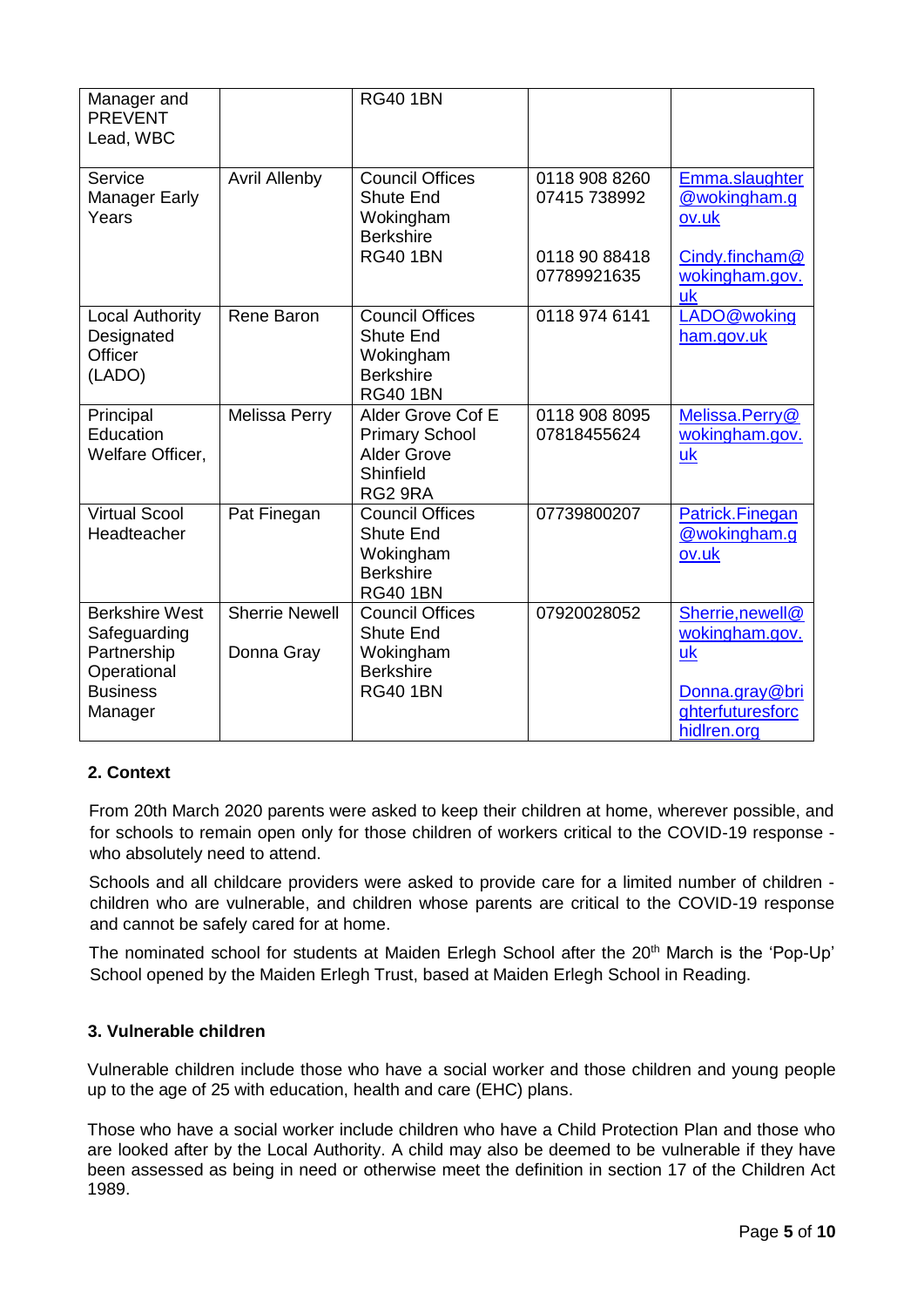Those with an EHC plan will be risk-assessed in consultation with the Local Authority and parents, to decide whether they need to continue to be offered a school or college place in order to meet their needs, or whether they can safely have their needs met at home. This could include, if necessary, carers, therapists or clinicians visiting the home to provide any essential services. Many children and young people with EHC plans can safely remain at home.

Eligibility for free school meals in and of itself should not be the determining factor in assessing vulnerability.

Senior leaders, especially the Designated Safeguarding Lead (and deputy) know who our most vulnerable children are. They have the flexibility to offer a place to those on the edge of receiving children's social care support, this may mean sharing resources with other schools.

Maiden Erelgh School will continue to work with and support children's social workers to help protect vulnerable children. This includes working with and supporting children's social workers and the local authority virtual school head (VSH) for looked-after and previously looked-after children. The lead person for this will be Stephanie Bendall – Designated Safeguarding Lead.

There is an expectation that vulnerable children who have a social worker will attend an education setting, so long as they do not have underlying health conditions that put them at risk. In circumstances where a parent does not want to bring their child to an education setting, and their child is considered vulnerable, the social worker and school will explore the reasons for this directly with the parent.

Where parents are concerned about the risk of the child contracting COVID19, the school or the social worker will talk through these anxieties with the parent/carer following the advice set out by Public Health England.

Maiden Erlegh School will encourage our vulnerable children and young people to attend a school.

## <span id="page-5-0"></span>**4. Attendance monitoring**

Local authorities and education settings do not need to complete their usual day-to-day attendance processes to follow up on non-attendance. Maiden Erlegh School and social workers will agree with parents/carers whether children in need should be attending school. The school will follow up on any pupil that they were expecting to attend who does not. The school will also follow up with any parent or carer who has arranged for their child/children to attend school who subsequently do not attend.

To support the above, Maiden Erlegh School will use the emergency contact numbers provided on their Student Information System.

In all circumstances where a vulnerable child does not take up their place at school, or discontinues attending the DSL will notify their social worker.

The Department for Education has introduced a [daily online attendance form](https://www.gov.uk/government/publications/coronavirus-covid-19-attendance-recording-for-educational-settings) to keep a record of children of critical workers and vulnerable children who are attending school. This allows for a record of attendance for safeguarding purposes and allows schools to provide accurate, up-to-date data to the department on the number of children taking up places.

#### <span id="page-5-1"></span>**5. Designated Safeguarding Lead**

The Pop Up School organised by the Maiden Erlegh Trust has a Designated Safeguarding Lead (DSL).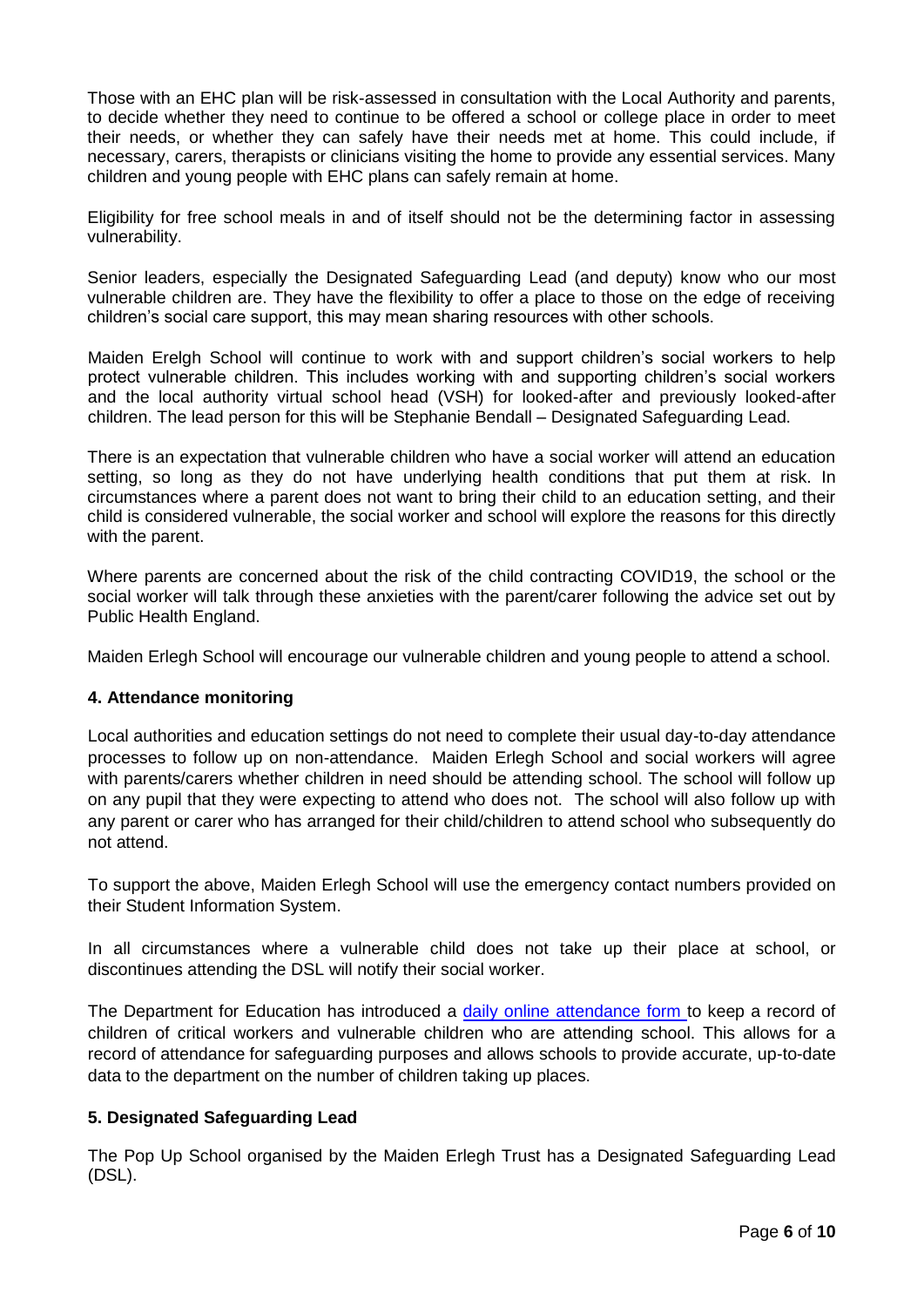The Designated Safeguarding Lead is**:** Alison Walker

The DSL for Maiden Erlegh School (Stephanie Bendall) will continue to engage with social workers, and attend all multi-agency meetings, which can be done remotely.

Best practice is to have a trained DSL available on site. Where this is not the case a trained DSL will be available to be contacted via phone or online video - for example when working from home. Where a trained DSL is not on site, in addition to the above, a member of the senior leadership team will assume responsibility for co-ordinating safeguarding on site.

This might include updating and managing access to child protection files and liaising with the offsite DSL. If you have children attending from another school, liaising with the DSL from their school, and if required, liaising with children's social workers.

## <span id="page-6-0"></span>**6. Reporting a concern**

Where staff have a concern about a child, they should continue to follow the process outlined in the school Safeguarding Policy.

Staff are reminded of the need to report any concern immediately and without delay.

Where staff are concerned about an adult working with children in the school, they should report immediately to the DSL/Headteacher

Concerns around the Headteacher should be directed to the Chair of Governors**.**

DSLs will continue to report concerns to CAAS in the usual way. During office hours call 01635 503190 Out of office hours, Emergency Duty Team Tel: 01344 786543

## <span id="page-6-1"></span>**7. Safeguarding Training and induction**

DSL training has been suspended whilst there remains a threat of the COVID 19 virus.

For the period COVID-19 measures are in place, a DSL (or deputy) who has been trained will continue to be classed as a trained DSL (or deputy) even if they miss their refresher training.

All existing school staff have had safeguarding training and have read part 1 of Keeping Children Safe in Education (2019). The DSL should communicate with staff any new local arrangements, so they know what to do if they are worried about a child.

Free online Safeguarding training is available for staff working from home.

Where new staff are recruited, or new volunteers enter the school, they will continue to be provided with a safeguarding induction.

If staff are deployed from another education or children's workforce setting to our school, we will take into account the DfE supplementary guidance on safeguarding children during the COVID-19 pandemic and will accept portability as long as the current employer confirms in writing that:-

- the individual has been subject to an enhanced DBS and children's barred list check
- there are no known concerns about the individual's suitability to work with children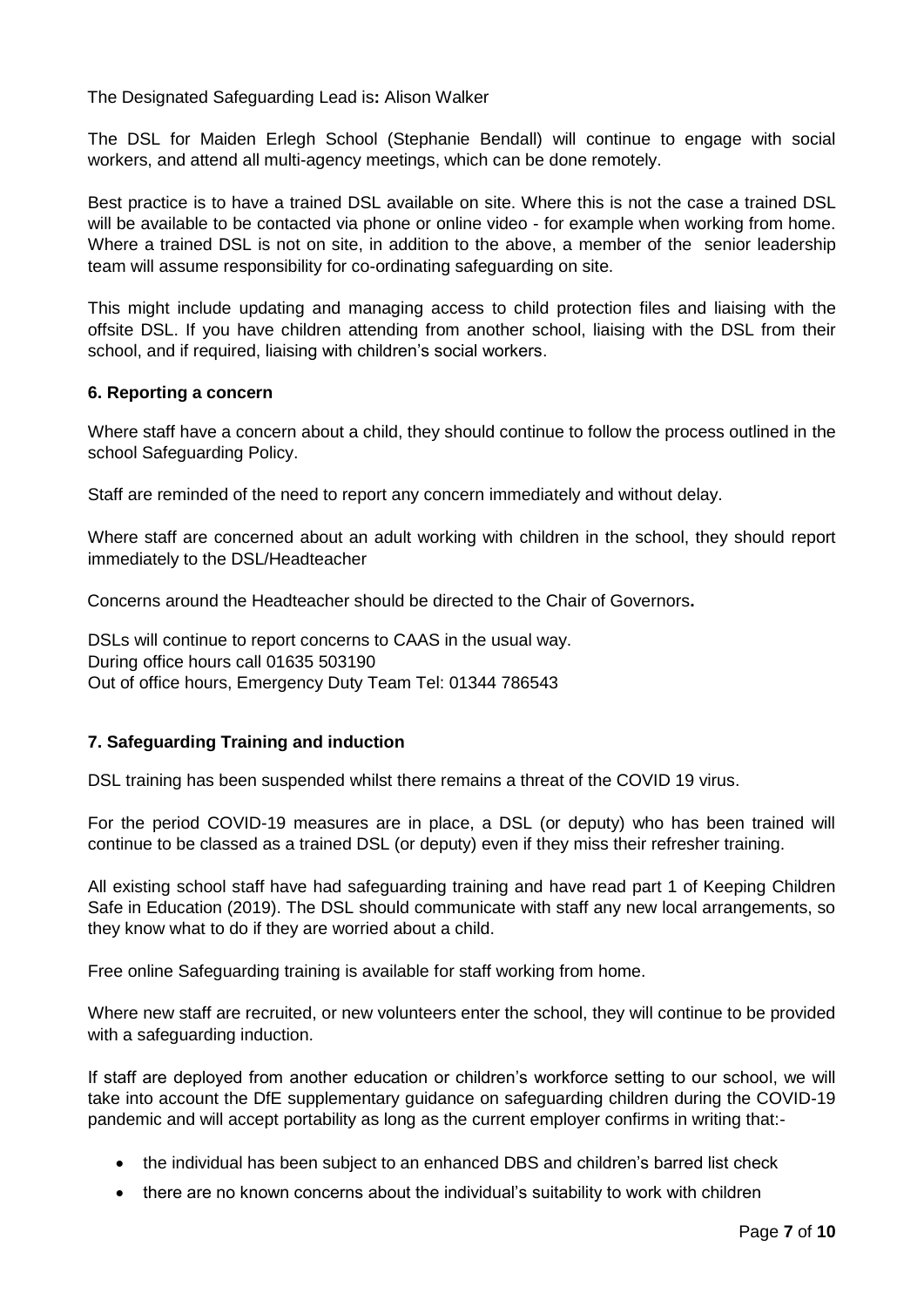there is no ongoing disciplinary investigation relating to that individual

Upon arrival, they will be given a copy of the receiving setting's child protection policy, confirmation of local processes and confirmation of DSL arrangements.

## <span id="page-7-0"></span>**8. Safer Recruitment/Volunteers and Movement of Staff**

It remains essential that people who are unsuitable are not allowed to enter the children's workforce or gain access to children. When recruiting new staff, (School) will continue to follow the relevant safer recruitment processes for their setting, including, as appropriate, relevant sections in part 3 of Keeping Children Safe in Education (2019) (KCSIE).

In response to COVID-19, the Disclosure and Barring Service (DBS) has made changes to its guidance on standard and enhanced DBS ID checking to minimise the need for face-to-face contact.

If the school are utilising volunteers, we will continue to follow the checking and risk assessment process as set out in paragraphs 167 to 172 of KCSIE. Under no circumstances will a volunteer who has not been checked be left unsupervised or allowed to work in regulated activity.

Maiden Erlegh School will continue to follow the legal duty to refer to the DBS anyone who has harmed or poses a risk of harm to a child or vulnerable adult. Full details can be found at paragraph 163 of KCSIE.

Maiden Erlegh School will continue to consider and make referrals to the Teaching Regulation Agency (TRA) as per paragraph 166 of KCSIE and the TRA's 'Teacher misconduct advice for making a referral.

During the COVID-19 period all referrals should be made by emailing [Misconduct.Teacher@education.gov.uk](mailto:Misconduct.Teacher@education.gov.uk)

Whilst acknowledging the challenge of the current National emergency, it is essential from a safeguarding perspective that any school is aware, on any given day, which staff/volunteers will be in the school or college, and that appropriate checks have been carried out, especially for anyone engaging in regulated activity. As such, Maiden Erlegh School will continue to keep the single central record (SCR) up to date as outlined in paragraphs 148 to 156 in KCSIE.

Maiden Erlegh School will continue to provide a safe environment, including online. This includes the use of an online filtering system.

Where students are using computers in school, appropriate supervision will be in place.

## <span id="page-7-1"></span>**9. Children and online safety away from school and college**

The safeguarding of both pupils/students and staff must be maintained in online/remote spaces. All the same policies, rules and guidelines remain in place and adherence to all statutory guidance is demanded. The virtual learning space, notably video-conferencing, creates a new set of challenges, however, for which there are specific Maiden Erlegh Trust guidelines.

For pupils/students: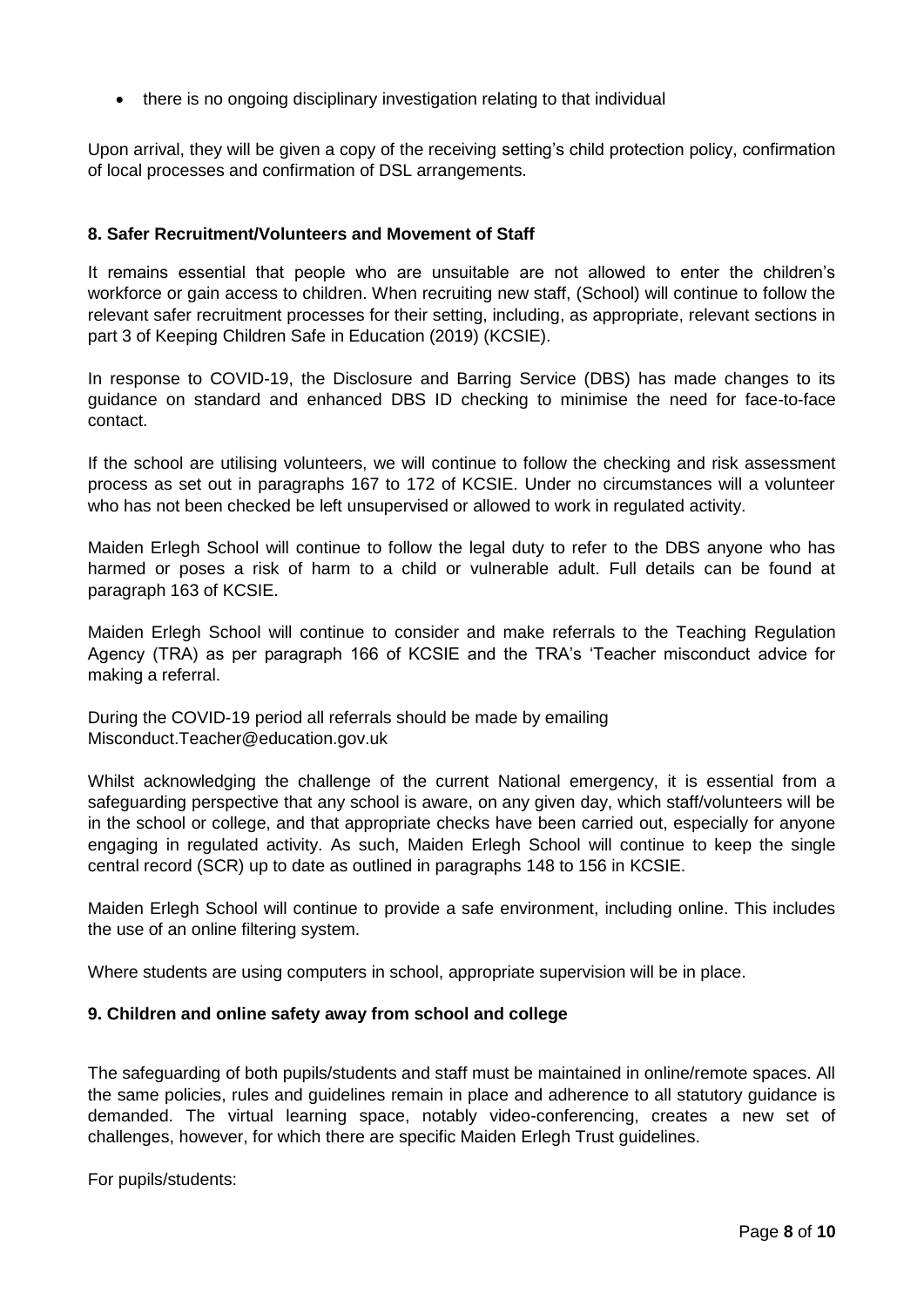- The room should be well lit and as far as possible the visible background should be plain with nothing which could be considered inappropriate or showing personal information. Alternatively, pupils/students should choose a generic background from the relevant app.
- Other members of the household must not be involved in video-conferencing in any way.
- School organised video-conferencing should only be used for lessons and staff communication and not for pupil-to-pupil communication, and can only take place from Monday to Friday between the hours of 09.00 and 15.00 (i.e. the school's normal teaching hours).
- Recording or screen-shots of staff/pupils/students during a virtual lesson is strictly prohibited.

## For staff:

Staff should select the location of their video-conferencing carefully and adhere to the following rules:

- The room should be well lit and as far as possible the visible background should be plain with nothing which could be considered inappropriate or showing personal information. Alternatively, staff should choose a generic background from the app.
- Other members of the household must not be involved in video-conferencing in any way.
- The Senior Leadership Team and IT Department will be able to access all online lessons and Heads of Departments/Phase Leaders will be able to access their own department's/phase's online lessons Teams for monitoring and safeguarding purposes. This should be seen by all parties as a virtual parallel to drop-ins and lesson observations.
- Teaching via video-conference or other online communication means must only take place from Monday to Friday between the hours of 09.00 and 15.00 (i.e. the school's normal teaching hours).
- No one-to-one video-conferencing will take place.

The Headteacher will circulate a list of any pupils/students that are withdrawn from videoconferencing by their parents.

#### <span id="page-8-0"></span>**10. Supporting children not in school**

Maiden Erlegh School is committed to ensuring the safety and wellbeing of all of its Children and Young people.

Where the DSL has identified a child to be on the edge of social care support, or who would normally receive pastoral-type support in school, they should ensure that a robust communication plan is in place for that child or young person.

All contact with students as part of a Communication Plan will be recorded on CPOMs.

#### <span id="page-8-1"></span>**11. Online safety in schools and colleges**

Maiden Erlegh School and its DSL will work closely with all stakeholders to maximise the effectiveness of any communication plan.

This plan must be reviewed regularly (at least once a fortnight) and where concerns arise, the DSL will consider any referrals as appropriate.